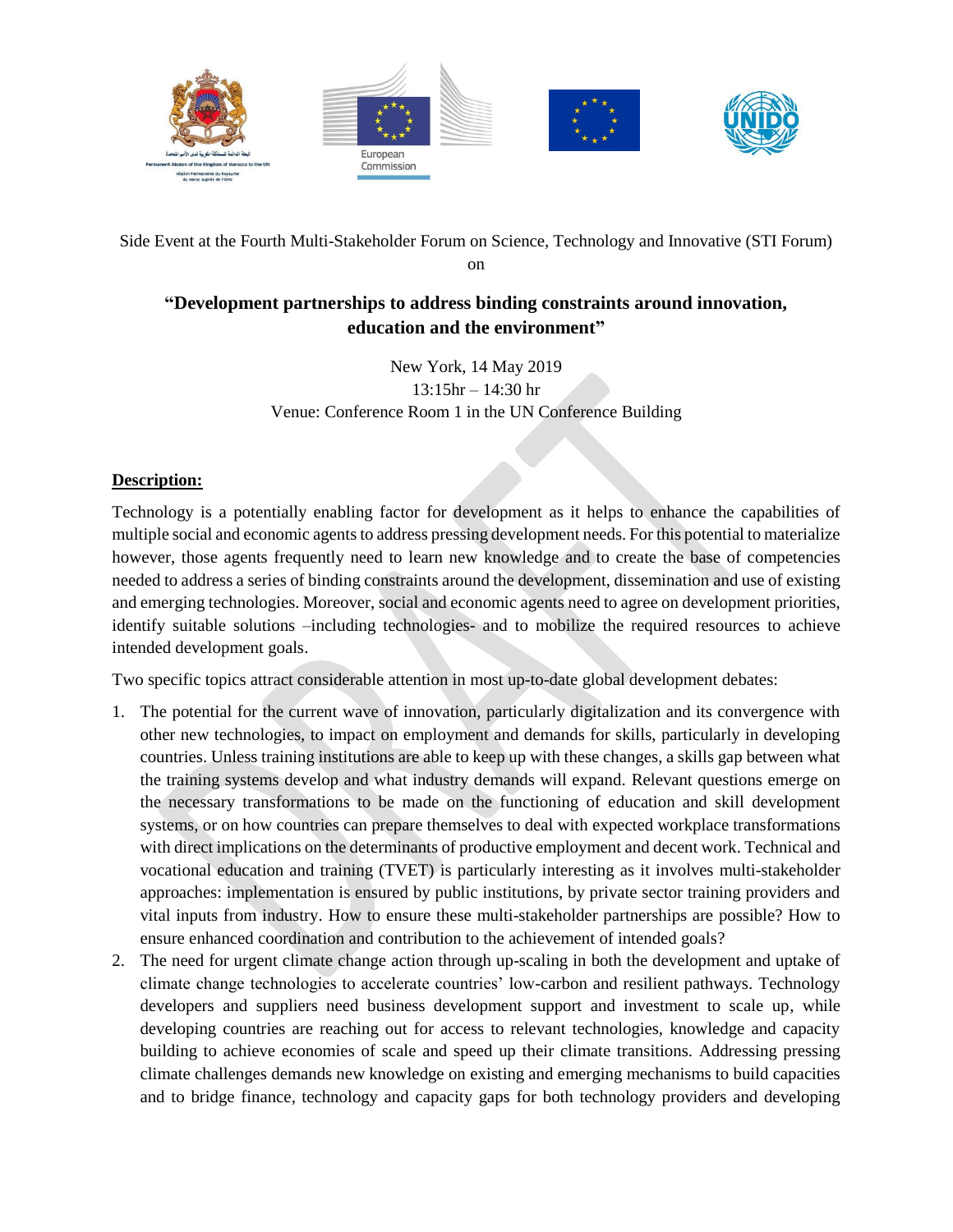

countries. How to ensure that relevant agents work in unison along the climate action value chain? In particular, how to nurture innovation and climate technology entrepreneurship, facilitating collaboration and financing, and helping countries navigate the landscape of technology transfer?

This side event propose to showcase initiatives that are bridging capability gaps to enable the uptake and scaling up of STI for the SDG's. These initiatives stress the importance of collaborative approaches and multi-stakeholder development partnerships to nurturing innovation and entrepreneurship and facilitating resource mobilization in an inclusive and sustainable manner. Likewise emphasized will be the role of private sector in identifying gaps and building capacity to respond to relevant finance, technology and policy challenges.

In summary, the session will draw attention away from technology itself, and back onto the processes underpinning problem-identification and solving, and the contribution from multiple agents and perspectives. The basic argument is that public intervention is needed to initiate and stimulate processes of change toward achieving SDGs, but the knowledge required is typically fragmented over many institutions and organizations. Policy makers alone are seldom adequately informed to decide about future priorities. Key to achieve results in terms of growth, productivity and transfer and uptake of STI is effective coordination and cooperation between public and private and social actors.

**Thematic Focus:** Facilitating development, transfer and uptake of STI for the SDG's through multistakeholder development partnerships

#### **Focus on concrete initiatives:**

The session will introduce initiatives that share an emphasis on multi-stakeholder partnerships as essential to facilitating the process of market and technology development:

- The Permanent Mission of the Kingdom of Morocco will share the Country's experience with UNIDO's proposed approach to the provision of vocational training through public-private development partnerships (PPDP) to develop a workforce with sector-specific skills that supports business growth while reducing unemployment and poverty. The PPDP model helps to create opportunities and jobs by bridging the gap in skills produced through public TVET systems, and skills demanded by private sector firms. The model facilitates a process of aligning public TVET programs with job market demand. Relevant SDG's: **SDG4 (main)** and SDG8 and SDG10 (secondary)
- UNIDO's Global Cleantech Innovation Programme (GCIP) aims to develop vibrant innovation and entrepreneurship ecosystems by providing systematic support to SMES, entrepreneurs and start-ups in their efforts to scale up their innovations and become fast-growing and investible enterprises that contribute to SDGs.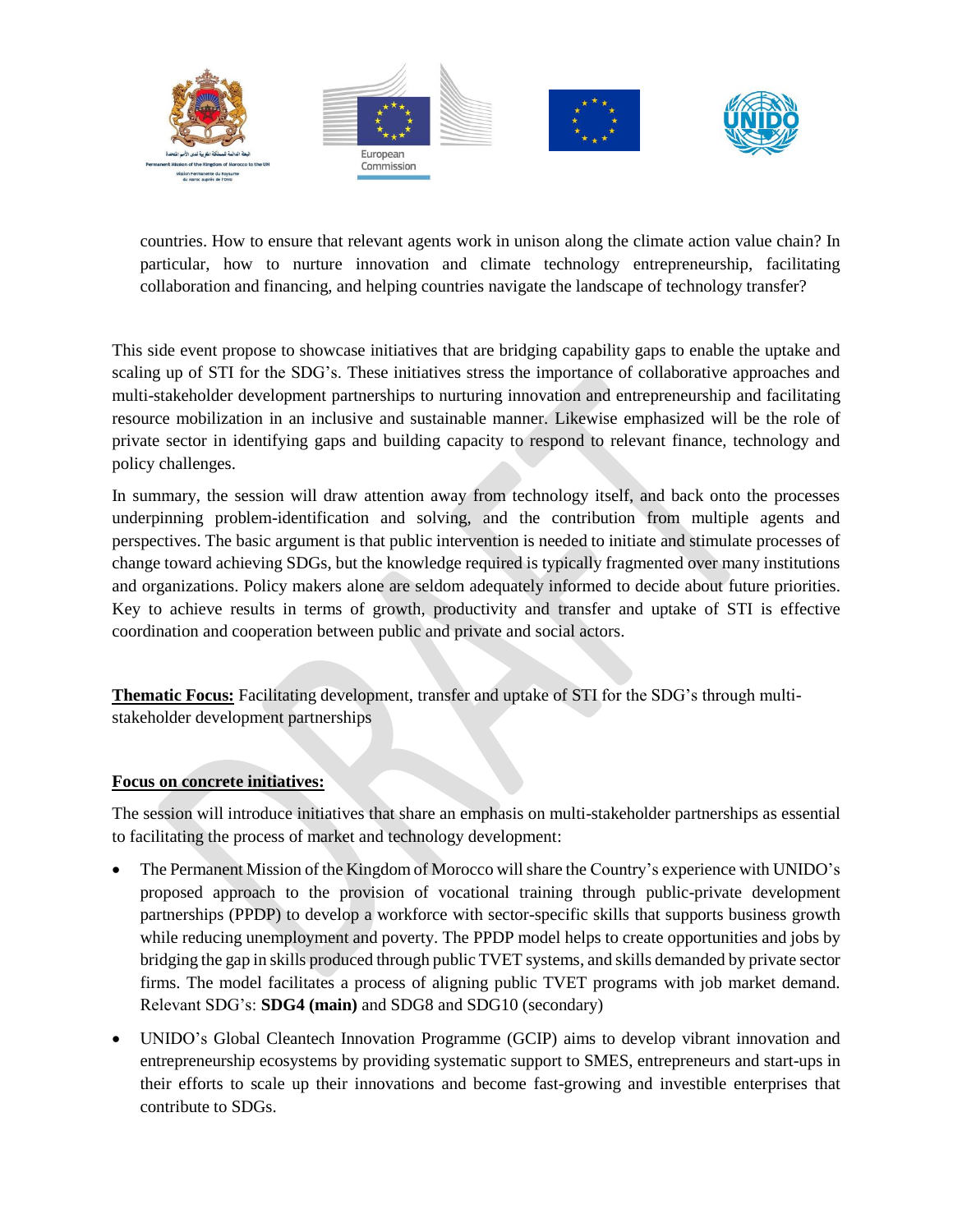

- UNFCCC Climate Technology Centre & Network (co-hosted by UN Environment and UNIDO) will share a collaborative, matchmaking methodology that it uses to mobilize a global network of 500 technology and finance providers to help developing countries access a broad range of clean technologies, capacity building and finance to accelerate climate change action and maximize SDG cobenefits. The UNFCCC Climate Technology Centre & Network facilitates stakeholders' engagement in a wide range of activities related to climate technologies to coordinate south-south, north-south, and triangular collaboration and cooperation. Relevant SDG's: **SDG13 (main)** and SDG8 and SDG10 (secondary)
- The European Commission-Joint Research Centre's (EU-JRC) will introduce the entrepreneurial discovery approach (EDP) which is at the core of the EU smart specialization approach – the biggest experiment in localized STI policy in the world – implemented in 28 EU Member States and 21 other countries worldwide. The EDP is an inclusive and interactive bottom-up process in which participants from different environments (policy, business, academia, etc.) discover and produce information about potential new activities and opportunities that emerge through this interaction, while policymakers assess outcomes and ways to facilitate the realization of this potential. The EDP pursues the integration of entrepreneurial knowledge fragmented and distributed over many sites and organizations, companies, universities, clients and users, specialized suppliers through connections and partnerships. Relevant SDG's: **SDG17 (main)**

### **Intended Contribution to the STI Forum:**

- To illustrate collaborative approaches to addressing binding constraints for the uptake and mobilization of STI for the SDGs
- To present viable models for up-scaling technology development, transfer and dissemination for the SDG's.
- To foster public-private partnership building around STI for the SDGs

### **Co-Organizers:**

The European Commission-Joint Research Centre (EU-JRC), the Delegation of the European Union to the United Nations, the Permanent Mission of the Kingdom of Morocco to the United Nations and United Nations Industrial Development Organization (UNIDO)